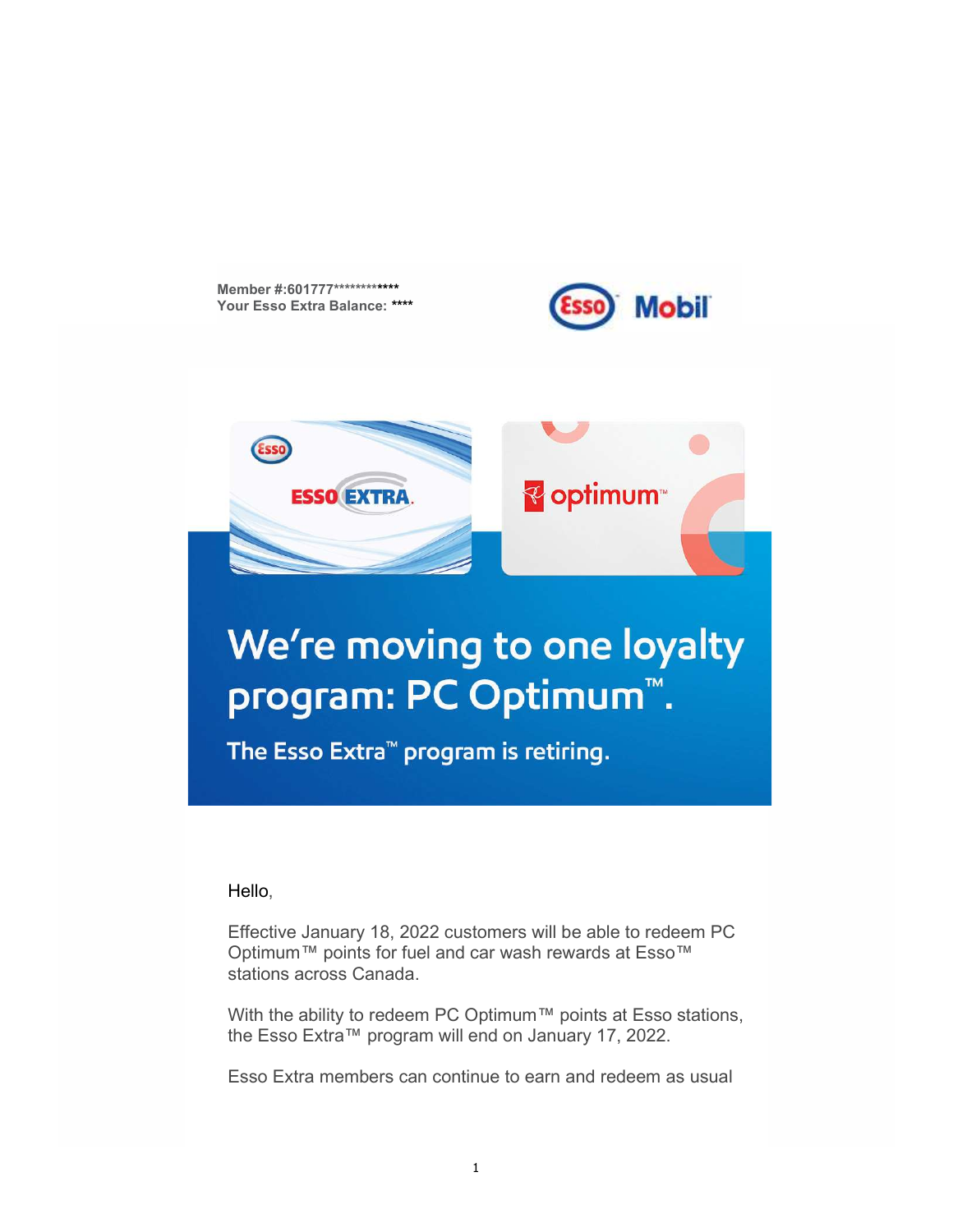until January 17, 2022 and/or convert their Esso Extra points to PC Optimum™ points from January 18, 2022–April 30, 2022.^

 ^ To protect your points, you may need to show a government- issued photo ID that matches the information on your Esso Extra profile when you redeem and/or convert your Esso Extra points at a station.



## Have a question about your points?

 Extra program will end on January 17, 2022. The PC Optimum™ program offers Esso Extra members the opportunity to earn points in more places and provides greater flexibility in redeeming for free stuff, including fuel and car washes at Esso stations beginning January 18, 2022. PC Optimum™ points earned at Esso stations can also be redeemed for eligible products at over 2,500 locations of Loblaw banner grocery stores and Shoppers Drug Mart stores. Why are you ending the Esso Extra™ program? As PC Optimum™ redemption at Esso™ stations launches, the Esso

Can I still use my Esso Extra card? You can continue to use January 17, 2022 at 11:59:59 p.m. local time. Beginning January 18, 2022, you will no longer be able to use your Esso Extra card to earn or redeem Esso Extra points. If you have not taken positive steps to convert your Esso Extra points to PC .<br>Optimum™ points on or before April 30, 2022, you will no longer be able to convert your points, and will therefore lose the value of your Esso Extra card to earn points or redeem for rewards until